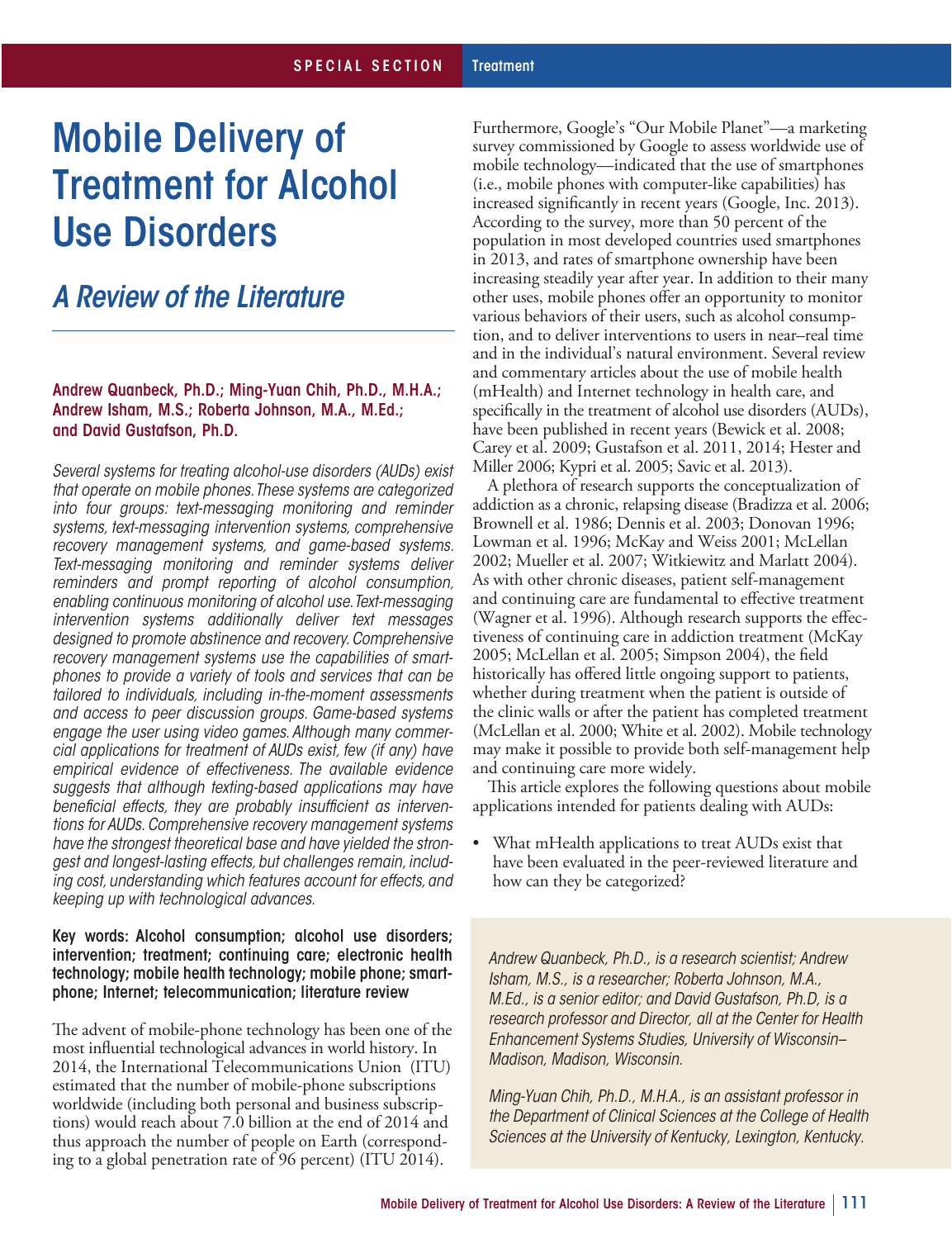- • What are common features of these applications?
- • How effective are currently commercially available mHealth applications for AUDs?
- • What are the characteristics, benefits, and limitations of mHealth applications for AUDs?
- What is the theoretical grounding underlying these applications?
- • What are the challenges and opportunities facing mHealth approaches for AUDs?

 By design, this discussion is limited to systems that (1) use mobile technology (i.e., do not rely solely on Web-based approaches); (2) focus on AUDs and not on tobacco or other drugs; and (3) have been evaluated in the peer-reviewed literature.

## Identifying mHealth Applications to Treat AUDs

 To identify mobile applications for AUDs, the authors of this article searched electronic databases of the peer-reviewed research literature.<sup>1</sup> To further identify relevant studies, they also examined the reference lists of the initially retrieved studies. Because the field is changing so rapidly and the discussion should focus on the current state, the initial search only included studies and reports published since 2009. A subsequent expansion of the search to studies published in earlier years (i.e., between 2002 and 2009) yielded no additional results. Based on the abstracts of the identified studies, a final list of studies was created for in-depth analysis. Despite this broad search approach, however, it is possible that some mHealth systems were missed, especially more recent ones derived from currently funded research endeavors that have not yet published their results or descriptions of their systems.

 The initial literature search yielded a total of 486 articles, the vast majority of which upon closer inspection were not germane to the issue of mobile treatment for AUDs. Other articles were excluded because they were reviews rather than original studies, did not report results of specific applications, or had not been published in peer-reviewed journals. (More detailed information on the selection process of the articles chosen for further analysis is available from the authors of this article.) Ultimately, the following description and review of mHealth applications for AUDs was based on a set of 20

 published studies that describe 14 unique mobile systems, including their originators, names (if applicable), key features, how they were tested, theories on which they are based, tar- get populations, and results (see table). If possible, special attention was paid to the theories on which the systems were based because theory-based development of mHealth interventions may yield more durable and relevant results (Baker et al. 2014).

 Of the 14 identified systems, 11 delivered interventions that relied primarily on text-messaging technology. Two systems were designed for smartphones and offered a more comprehensive approach. One system had users play games on mobile devices. For the following discussion, the 14 systems were divided (somewhat arbitrarily) into four categories:2

- • Text-messaging monitoring and reminder systems that primarily use the mobile phones' text-messaging capabilities to monitor alcohol use or remind the user to report their alcohol consumption;
- • Text-messaging intervention systems that, in addition to monitoring alcohol use, deliver text messages intended to promote abstinence and recovery;
- • Comprehensive recovery management systems that use the internal sensors (e.g., monitoring of GPS coordi- nates) and other computer-like capabilities of modern smartphones to deliver multifaceted messages and inter-ventions; and
- • Game-based systems that attempt to engage the user through game playing.

# Text-Messaging Monitoring and Reminder Systems

 Several mobile systems have been studied that rely upon texting to deliver reminders and to prompt reporting of alcohol consumption. Keeping track of alcohol use and associated symptoms via text messages or Web-based formats seems to be widely accepted among patients, with high response rates. Thus, an application that used text messages to collect data from patients about their drinking had a response rate of 84.4 percent (Kuntsche and Robert 2009), similar to the response rate of 88 percent reported for an application that used texting as a means of delivering a brief alcohol intervention (Irvine et al. 2012).

 Self-assessments using mHealth approaches can provide patients and their counselors with a way to continually monitor patient recovery. One such text-based assessment system is called ICAT; it can be used to collect patient self-assessment data on drinking (Kuntsche and Labhart

<sup>&</sup>lt;sup>1</sup> The search of electronic literature databases used a combination of two keyword sets: (1) "App" OR "Apps" OR "mobile application\*" OR "mobile health" OR "mhealth" OR "text" OR "texting" OR "text message\*" OR "messaging" OR "smartphone\* OR "iphone\*" OR "Android" OR "mobile device\*" and (2) "alcohol addiction" OR "alcohol abuse" OR "alcohol dependen\*" OR "alcoholic" OR "alcoholism" OR "alcohol\* recovery" OR "sobriety" OR "sober" OR "addiction recovery." (An asterisk is used in a search term to include any string of letters that follows it; for example, searching on "alcohol dependen\*" would produce search results that include both "alcohol dependent" and "alcohol dependence".) Articles were retrieved from several databases, including EBSCO HOST (including PsychInfo and Academic Search Premier), Web of Knowledge, and Engineering Village.

<sup>&</sup>lt;sup>2</sup> It should be noted that the categorization is somewhat subjective and may not have categorized all systems appropriately.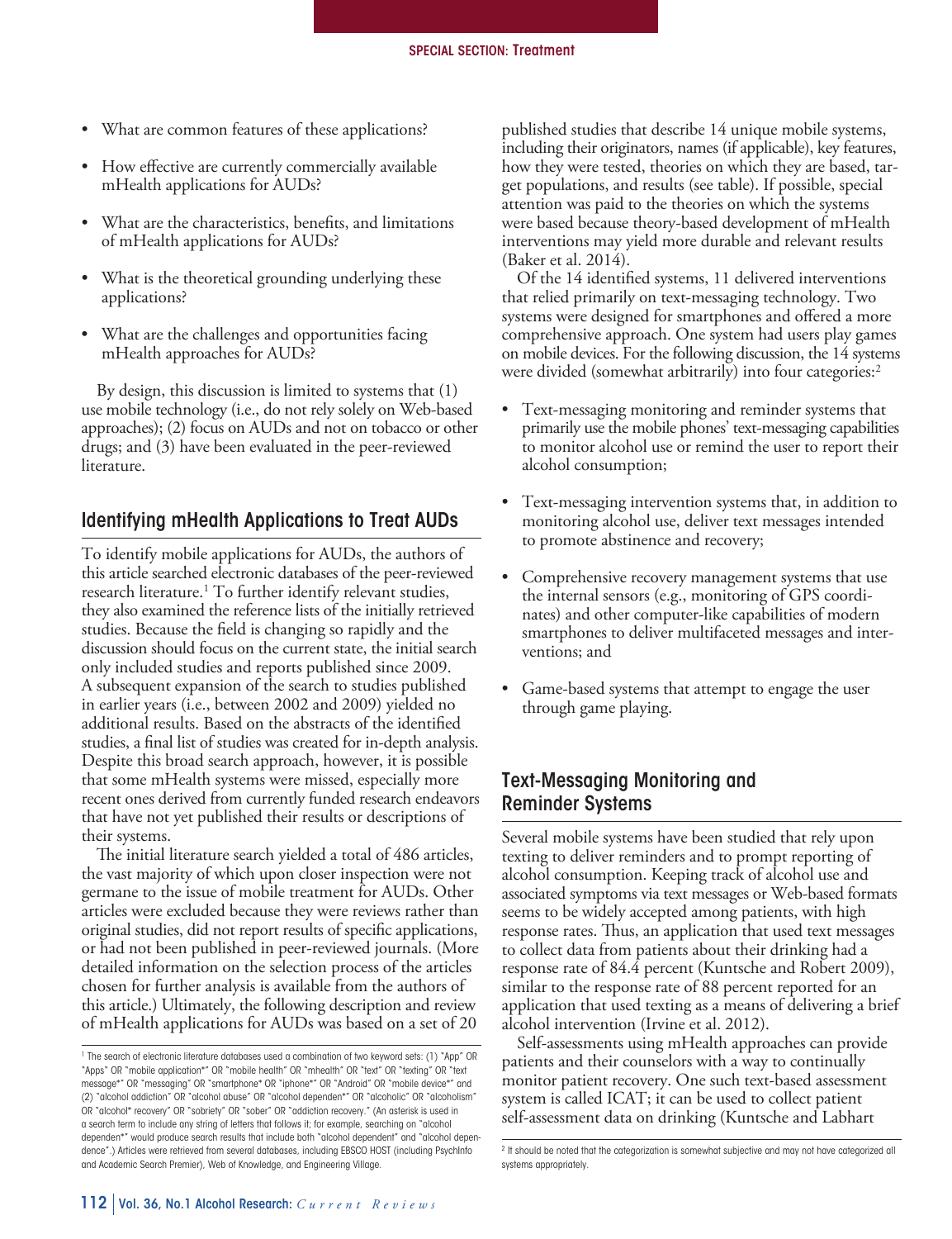2012) as well as their motives for drinking (Kuntsche and Labhart 2013). Bernhardt and colleagues (2005, 2007, 2009) developed another system that uses automatic texting and phone messages as reminders to encourage college stu- dents to submit a daily electronic alcohol use assessment via mobile phones; their research focuses on the validation of texting as an electronic assessment method, not on possible interventions. Such mHealth monitoring and assessment tools can be used for various practical applications. For example, Tiplady and colleagues (2009) have used texting in alcohol research to send reminders and assessments to study participants that were related to performing cognitive

 tasks. Moore and colleagues (2013) used texting primarily as a surveillance tool, although in this case the mHealth application also offered a limited intervention by providing users with feedback on how much money they likely were spending on alcohol given their self-reported consumption.

 In general, reminder systems that focus primarily on monitoring consumption do not seem to be effective in reducing alcohol use. Although these systems are not specif- ically intended to reduce consumption, it could be argued that the process of monitoring alcohol use itself could lead to a reduction in drinking. However, this issue is not likely to receive much more research attention, because basic

Ta ble Summary of Peer-Reviewed Mobile Application Systems to Treat Alcohol Use Disorders

| Originator &<br>Lead-Author<br><b>Affiliation</b>                                                                    | <b>Name</b>                                                                          | <b>Features</b>                                                                                                                             | Design                                                                                                                                                                                                                 | Theoretical/<br><b>Empirical</b><br><b>Basis</b>                                       | <b>Target</b><br>Population | <b>Results</b>                                                                                                                                                                                                                                                                                                                                                                                                                                                        | Reference(s)                                                          |
|----------------------------------------------------------------------------------------------------------------------|--------------------------------------------------------------------------------------|---------------------------------------------------------------------------------------------------------------------------------------------|------------------------------------------------------------------------------------------------------------------------------------------------------------------------------------------------------------------------|----------------------------------------------------------------------------------------|-----------------------------|-----------------------------------------------------------------------------------------------------------------------------------------------------------------------------------------------------------------------------------------------------------------------------------------------------------------------------------------------------------------------------------------------------------------------------------------------------------------------|-----------------------------------------------------------------------|
| <b>Text-Messaging Monitoring and Reminder Systems</b>                                                                |                                                                                      |                                                                                                                                             |                                                                                                                                                                                                                        |                                                                                        |                             |                                                                                                                                                                                                                                                                                                                                                                                                                                                                       |                                                                       |
| Kuntsche and<br>colleagues,<br>Switzerland<br><b>Research Institute</b><br>on Addiction,<br>Lausanne,<br>Switzerland | Internet-<br>based, cell<br>phone-<br>optimized<br>assessment<br>technique<br>(ICAT) | Frequent text<br>messages with<br>hyperlinks to<br>questionnaires<br>on weekend<br>alcohol<br>consumption                                   | Survey<br>$(n = 183)$                                                                                                                                                                                                  | None<br>noted                                                                          | College<br>students         | High retention rate; alcohol<br>consumption similar to Internet-<br>based assessment. Data collected<br>via ICAT helped clarify the<br>relationship between motive at<br>pretest and alcohol consumption.                                                                                                                                                                                                                                                             | Kuntsche and<br>Robert 2009:<br>Kuntsche and<br>Labhart 2012,<br>2013 |
| Bernhardt and<br>colleagues,<br><b>Centers for Disease</b><br>Control and<br>Prevention,<br>Atlanta, Georgia         | Handheld-<br>assisted<br>network diary<br>(HAND)                                     | Self-reported<br>alcohol<br>consumption<br>using a daily<br>diary administered<br>via mobile phone                                          | Randomized<br>controlled<br>trial (RCT)<br>$(n = 168)$<br>Intervention:<br><b>HAND</b><br>Control: paper-<br>and-pencil daily<br>social diary                                                                          | <b>None</b><br>noted                                                                   | College<br>students         | HAND assessment reported similar<br>level of total drinks, drinking<br>days, and drinks per drinking<br>days as paper-based daily social<br>diary over a 30-day period and<br>timeline followback at the<br>30-day followup, supporting<br>validity of mobile technology<br>for assessment of alcohol use.                                                                                                                                                            | Bernhardt<br>et al. 2005,<br>2007, 2009                               |
| Tiplady and<br>colleagues,<br>University of<br>Edinburgh,<br>Edinburgh,<br><b>United Kingdom</b>                     | N/A                                                                                  | Text messages<br>remind<br>participants<br>to complete<br>cognitive<br>assessments and<br>inquire about<br>alcohol use                      | Twice-daily<br>cognitive<br>assessments,<br>followed by<br>a two-period<br>crossover lab<br>study ( $n = 38$ )                                                                                                         | <b>None</b><br>noted                                                                   | Moderate<br>drinkers        | Mobile phones allowed practical<br>research on cognitive performance<br>in everyday setting.                                                                                                                                                                                                                                                                                                                                                                          | Tiplady et al.<br>2009                                                |
| Moore and<br>colleagues, Cardiff<br>University, Cardiff,<br><b>United Kingdom</b>                                    | N/A                                                                                  | Text messages<br>collect daily<br>alcohol<br>consumption and<br>deliver feedback<br>intervention<br>on estimated<br>alcohol<br>expenditures | Feasibility study<br>$(n = 82)$ and<br>exploratory<br>RCT $(n = 86)$ ;<br>Intervention:<br>text-message<br>drinking survey<br>plus drinking<br>expenditure<br>feedback:<br>Control:<br>text-message<br>drinking survey | Cites prior<br>empirical<br>evidence<br>on text-<br>messaging<br>monitoring<br>studies | College<br>students         | Self-reported alcohol consumption<br>data was significantly associated<br>with severity scores obtained<br>using formal screening instruments.<br>Attrition was not associated with<br>greater alcohol use. Text messaging<br>was acceptable to participants<br>and preferred over email and<br>Web-based methods. The explor-<br>atory RCT results showed that<br>the reduction of drinking in the<br>intervention group warrants<br>a future large-scale RCT study. | Moore et al.<br>2013                                                  |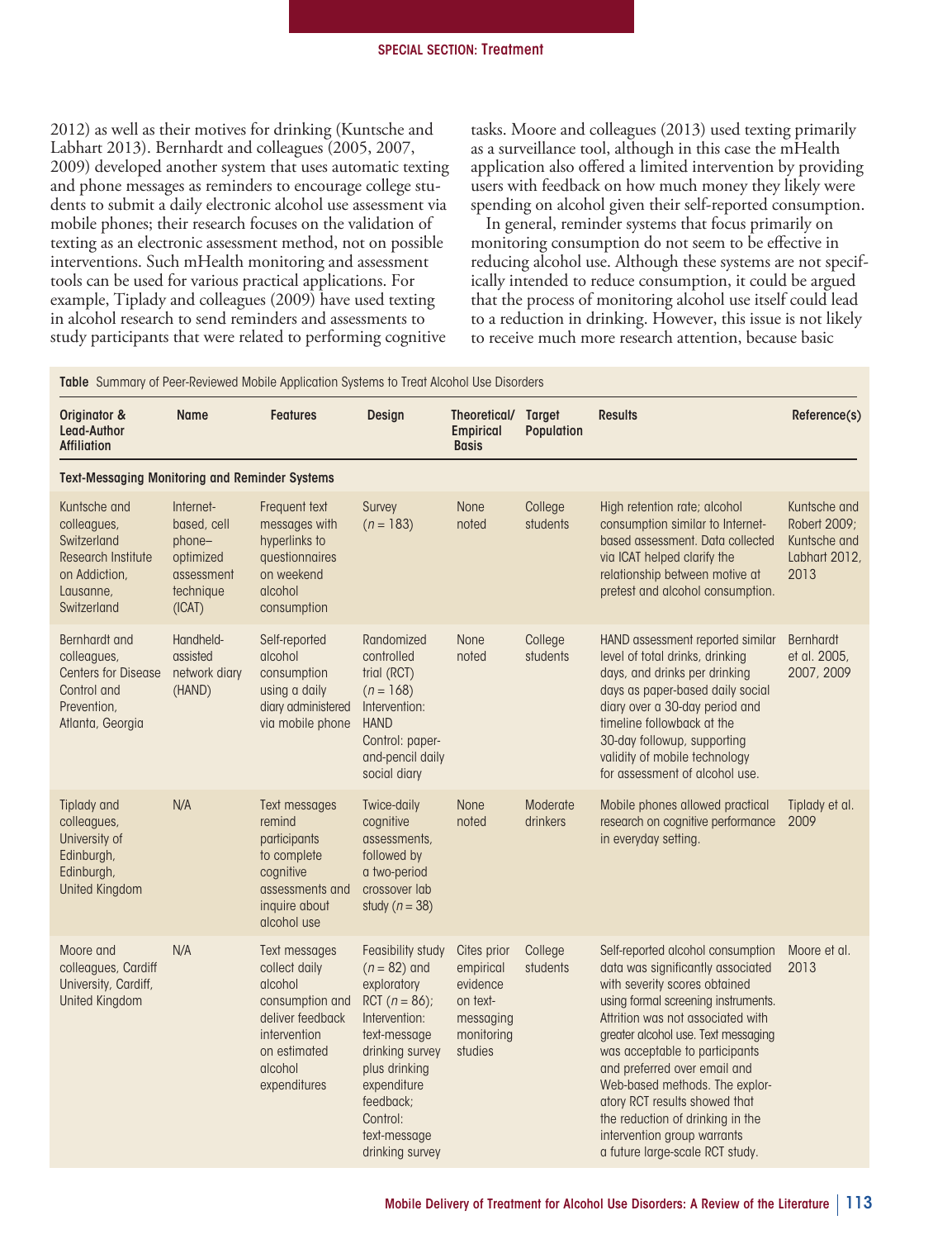| Table Summary of Peer-Reviewed Mobile Application Systems to Treat Alcohol Use Disorders (continued) |                                                                                            |                                                                                                                            |                                                                                                                                                                                 |                                                                                                                                                 |                                                                               |                                                                                                                                                                                                                                                                                            |                                  |  |  |
|------------------------------------------------------------------------------------------------------|--------------------------------------------------------------------------------------------|----------------------------------------------------------------------------------------------------------------------------|---------------------------------------------------------------------------------------------------------------------------------------------------------------------------------|-------------------------------------------------------------------------------------------------------------------------------------------------|-------------------------------------------------------------------------------|--------------------------------------------------------------------------------------------------------------------------------------------------------------------------------------------------------------------------------------------------------------------------------------------|----------------------------------|--|--|
| Originator &<br>Lead-Author<br><b>Affiliation</b>                                                    | <b>Name</b>                                                                                | <b>Features</b>                                                                                                            | Design                                                                                                                                                                          | Theoretical/ Target<br><b>Empirical</b><br><b>Basis</b>                                                                                         | <b>Population</b>                                                             | <b>Results</b>                                                                                                                                                                                                                                                                             | Reference(s)                     |  |  |
| <b>Text-Messaging Intervention Systems</b>                                                           |                                                                                            |                                                                                                                            |                                                                                                                                                                                 |                                                                                                                                                 |                                                                               |                                                                                                                                                                                                                                                                                            |                                  |  |  |
| Agyapong and<br>colleagues,<br>University of<br>Alberta, Alberta,<br>Canada                          | N/A                                                                                        | Supportive text<br>messaging;<br>messages<br>designed to<br>improve mood<br>and offer support<br>for alcohol<br>abstinence | RCT $(n = 54)$ ;<br>Intervention:<br>daily support<br>text messages<br>Control:<br>fortnightly<br>thank-you<br>text message                                                     | Cites prior<br>empirical<br>evidence on<br>text-messaging<br>interventions                                                                      | Patients<br>with<br>alcohol use<br>disorders<br>and<br>comorbid<br>depression | High retention and perceived<br>usefulness among intervention-<br>group participants; significantly<br>lower depression reported in<br>intervention group compared<br>with the control group; no effect<br>on cumulative abstinence or<br>depression score at 3-month<br>postintervention. | Agyapong<br>et al. 2012,<br>2013 |  |  |
| Irvine and<br>colleagues,<br>University of<br>Dundee, Scotland,<br><b>United Kingdom</b>             | N/A                                                                                        | 36 text messages;<br>9 of these<br>messages<br>asked questions                                                             | Feasibility<br>study<br>$(n = 67)$                                                                                                                                              | Communication<br>theory; social<br>cognition<br>model;<br>motivational<br>interviewing;<br>transtheoret-<br>ical model<br>of behavior<br>change | Socially<br>disadvan-<br>taged men                                            | 88% of participants responded to<br>text messages; little attenuation<br>in followup; participants engaged<br>with text messages and provided<br>personal responses.                                                                                                                       | Irvine et al.<br>2012            |  |  |
| Stoner and<br>Hendershot,<br>Talaria, Inc.,<br>Seattle,<br>Washington                                | Adaptive<br>goal-directed<br>adherence<br>tracking and<br>enhancement<br>(AGATE)<br>system | Text messages<br>sent based on<br>self-reported<br>adherence<br>patterns                                                   | RCT (sample)<br>size not<br>reported);<br>Intervention:<br><b>AGATE</b><br>Control:<br>structured<br>alcohol and<br>side effects<br>diary                                       | Medication-<br>adherence<br>literature and<br>empirical<br>evidence from<br>the literature<br>on assessment<br>methods                          | Treatment-<br>seeking<br>heavy<br>drinkers<br>who take<br>naltrexone          | N/A (currently in trial phase)                                                                                                                                                                                                                                                             | Stoner and<br>Hendershot<br>2012 |  |  |
| Alessi and Petry,<br>University of<br>Connecticut,<br>Storrs, Connecticut                            | N/A                                                                                        | Video recording<br>using breath<br>analyzer;<br>contingency<br>management<br>(increased<br>rewards for not<br>drinking)    | RCT $(n = 30)$<br>Intervention:<br>increased<br>compensation<br>if nondrinking;<br>Control:<br>same<br>compensation<br>for any<br>drinking status                               | Contingency<br>management<br>using tangible<br>incentives                                                                                       | Regular<br>drinkers<br>$(non-$<br>alcohol<br>dependent)                       | Increased percentage of patients<br>who provided a negative drinking<br>sample and reduced self-reported<br>number of drinking days                                                                                                                                                        | Alessi and<br>Petry 2013         |  |  |
| Weitzel and<br>colleagues,<br>Emory University,<br>Atlanta, Georgia                                  | N/A                                                                                        | <b>Tailored messages</b><br>based on self-<br>reported drinking<br>status and<br>consequences                              | RCT $(n = 40)$ ;<br>Intervention:<br>daily survey<br>via a handheld<br>computer<br>plus tailored<br>messages;<br>Control: daily<br>survey via<br>a handheld<br>computer<br>only | Cites prior<br>empirical<br>evidence on<br>text messaging<br>interventions                                                                      | College<br>students                                                           | Fewer drinks per drinking day<br>and lower expectancies to get<br>into trouble as a result of alcohol<br>consumption among intervention<br>group participants compared with<br>those in the control group.                                                                                 | Weitzel et<br>al. 2007           |  |  |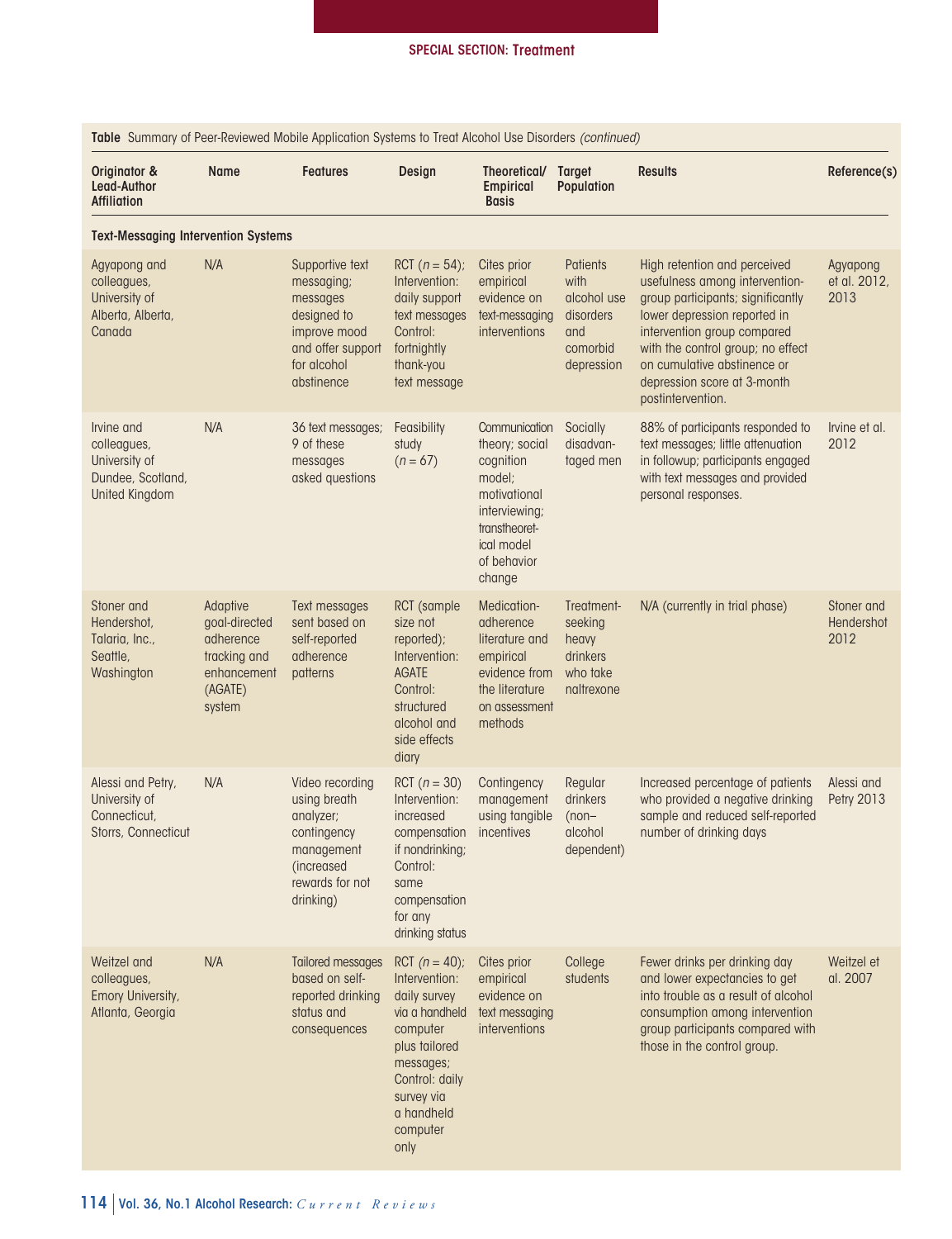| <b>TODIE</b> SUITIITION OF FEED-REVIEWED MODIE APPIICUTION SYSTEMS TO THE RICOHOL USE DISORDERS (COMMITDED)                             |                             |                                                                                                                                                                                |                                                                                                                                                                                                                                                  |                                                                                                                             |                                                                                                          |                                                                                                                                                                                                                                                                                                                    |                                                                    |  |
|-----------------------------------------------------------------------------------------------------------------------------------------|-----------------------------|--------------------------------------------------------------------------------------------------------------------------------------------------------------------------------|--------------------------------------------------------------------------------------------------------------------------------------------------------------------------------------------------------------------------------------------------|-----------------------------------------------------------------------------------------------------------------------------|----------------------------------------------------------------------------------------------------------|--------------------------------------------------------------------------------------------------------------------------------------------------------------------------------------------------------------------------------------------------------------------------------------------------------------------|--------------------------------------------------------------------|--|
| Originator &<br>Lead-Author<br><b>Affiliation</b>                                                                                       | <b>Name</b>                 | <b>Features</b>                                                                                                                                                                | Design                                                                                                                                                                                                                                           | Theoretical/<br><b>Empirical</b><br><b>Basis</b>                                                                            | <b>Target</b><br><b>Population</b>                                                                       | <b>Results</b>                                                                                                                                                                                                                                                                                                     | Reference(s)                                                       |  |
| <b>Text-Messaging Intervention Systems (continued)</b>                                                                                  |                             |                                                                                                                                                                                |                                                                                                                                                                                                                                                  |                                                                                                                             |                                                                                                          |                                                                                                                                                                                                                                                                                                                    |                                                                    |  |
| Mason and<br>colleagues,<br>Virginia<br>Commonwealth<br>University,<br>Richmond, Virginia                                               | N/A                         | <b>Tailored</b><br>messages based<br>on baseline<br>survey response                                                                                                            | RCT $(n = 18)$<br>Intervention:<br>text messages;<br>Control: no<br>messages                                                                                                                                                                     | Motivational<br>interviewing                                                                                                | College<br>students                                                                                      | Increased readiness to<br>change drinking behavior<br>among intervention-group<br>participants compared with<br>those in the control group.                                                                                                                                                                        | Mason et<br>al. 2014                                               |  |
| Suffoletto and<br>colleagues,<br>University of<br>Pittsburgh,<br>Pittsburgh,<br>Pennsylvania                                            | N/A                         | Weekly text<br>message-based<br>feedback with<br>goal setting<br>(intervention)                                                                                                | Three-arm RCT<br>$(n = 45);$<br>Control: uniform<br>message remind-<br>ing of the final<br>survey;<br>Assessment: text<br>message-based<br>drinking survey;<br>Intervention:<br>same as<br>assessment plus<br>tailored text-<br>message response | <b>NIAAA</b><br>recommendations<br>for alcohol brief<br>interventions,<br>customized<br>based on<br>individual<br>responses | Young adults<br>(ages 18-25)<br>years)<br>presenting<br>to the<br>emergency<br>department                | Compared with baseline,<br>intervention group had 3.4<br>fewer heavy drinking days<br>(HDDs) and 2.1 fewer drinks<br>per drinking day (DPDDs) in<br>the last month, whereas the<br>assessment group had 1.8<br>more HDDs and 1.1 more<br>DPDDs and the control group<br>had 1.1 fewer HDDs and 0.6<br>fewer DPDDs. | Suffoletto<br>et al.<br>2014                                       |  |
| <b>Comprehensive Recovery Management Systems</b>                                                                                        |                             |                                                                                                                                                                                |                                                                                                                                                                                                                                                  |                                                                                                                             |                                                                                                          |                                                                                                                                                                                                                                                                                                                    |                                                                    |  |
| Dulin and<br>colleagues,<br>University of<br>Alaska, Anchorage,<br>Alaska                                                               | LBMI-A<br>(Buddy<br>System) | Assessment and<br>feedback; high-<br>risk locations;<br>supportive<br>people; craving-<br>coping strategies;<br>communication<br>skills training;<br>pleasurable<br>activities | Pilot study<br>$(n = 52)$ :<br>Intervention:<br>LBMI-A;<br>Control: publicly<br>available<br>Web-based<br>intervention plus<br>bibliotherapy                                                                                                     | Motivational<br>enhancement;<br>community<br>reinforcement                                                                  | Adults (ages<br>$18-45$ years)<br>with alcohol<br>use disorders<br>not in other<br>types of<br>treatment | Both interventions resulted<br>in significant and large<br>decreases in HDDs and<br>DPDDs (LBMI-A group evi-<br>denced a 60 percent drop<br>in HDDs over 6 weeks).<br>LBMI-A group evidenced<br>more rapid change in first<br>month of use and had<br>better retention than the<br>Web-based intervention.         | Dulin et<br>al. 2013,<br>2014a,b;<br>Gonzalez<br>and Dulin<br>2014 |  |
| Gustafson and<br>colleagues,<br>University of<br>Wisconsin,<br>Madison,<br>Wisconsin                                                    | A-CHESS                     | Weekly check-in;<br>panic button; My<br>Team; team feed;<br>news; recovery<br>information; AA/NA<br>meeting locator;<br>My Messages;<br>easing distress                        | RCT $(n = 349)$<br>Intervention:<br>A-CHESS plus<br>usual care;<br>Control: usual<br>care                                                                                                                                                        | Self-determination Alcohol-<br>relapse model                                                                                | theory; Marlatt's dependent<br>patients exiting<br>residential<br>treatment                              | Intervention-group patients<br>reported reduced risky<br>drinking days by 57 percent<br>compared with the control<br>group.                                                                                                                                                                                        | Chih et<br>al. 2014;<br>Gustafson<br>et al.<br>2014                |  |
| <b>Gaming systems</b><br>Gamito and<br>colleagues,<br>Lusophone<br>University of<br>Humanities and<br>Technologies,<br>Lisbon, Portugal | N/A                         | Cognitive games<br>on mobile phone<br>systems                                                                                                                                  | RCT $(n = 54)$ ;<br>Intervention:<br>games plus<br>usual care;<br>Control: usual<br>care                                                                                                                                                         | Cognitive<br>rehabilitation                                                                                                 | Alcohol-<br>dependent<br>patients                                                                        | Patients in the intervention<br>group showed improved<br>frontal lobe functions<br>compared with those in<br>the control group.                                                                                                                                                                                    | Gamito<br>et al.<br>2014                                           |  |

Table Summary of Peer-Reviewed Mobile Application Systems to Treat Alcohol Use Disorders *(continued)*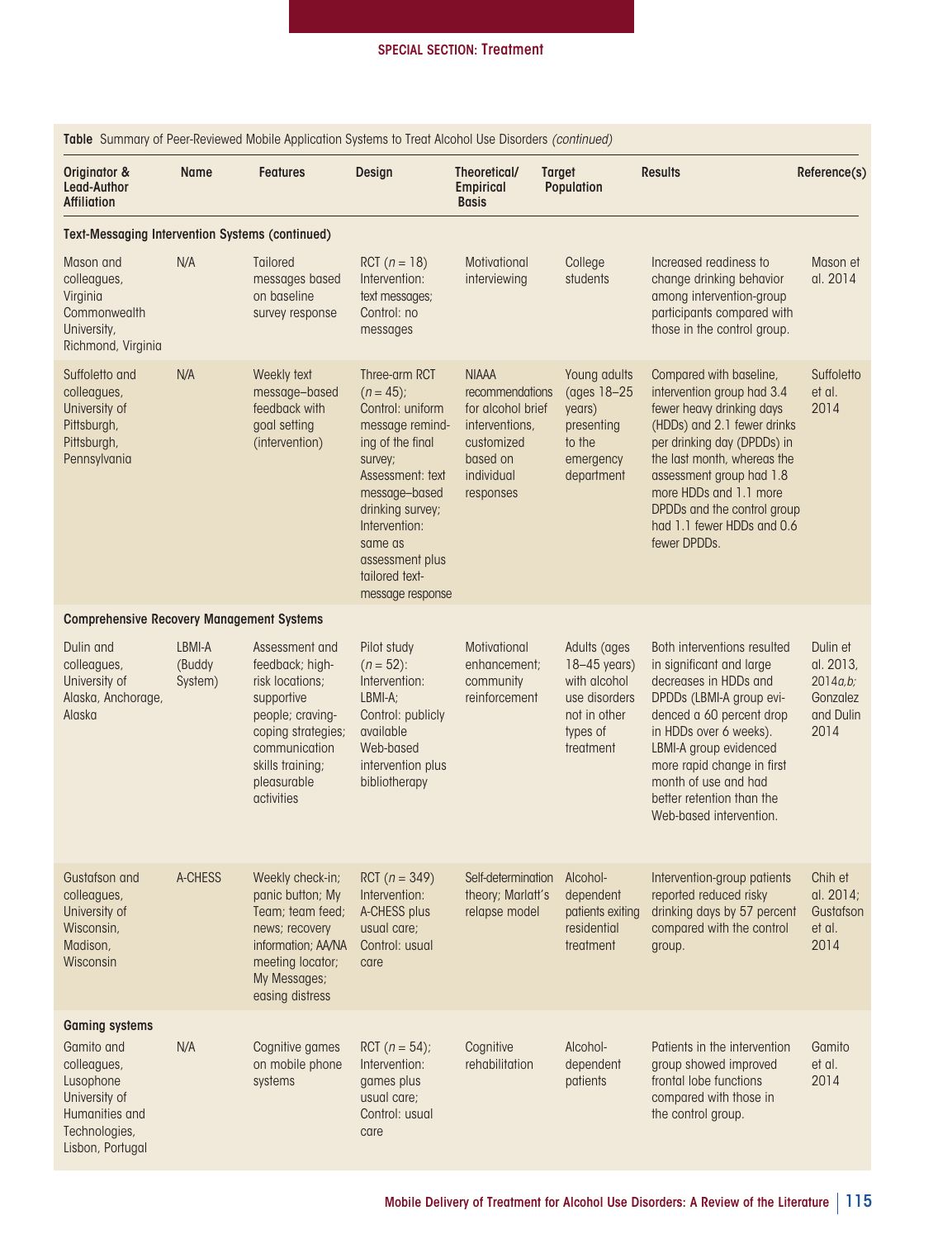texting systems are increasingly being supplanted by approaches that focus on the more sophisticated capabilities of smart- phone-based applications. Any text-based reminder systems that are being implemented, however, should also include a confirmation step to increase efficacy. Thus, reminders alone are unlikely to be highly effective unless the recipient of the message confirms that the recommended actions have taken place.

#### Text-Messaging Intervention Systems

 Several mHealth systems exist that provide targeted inter- ventions to their users. Agyapong and colleagues (2012) developed a message-based intervention that twice a day delivered personalized supportive text messages to patients with AUDs and comorbid depression. This intervention, which was provided for 3 months, led to reduced depression and better cumulative abstinence at 3 months. However, these effects were not observed at the 6-month followup, 3 months after the end of the intervention (Agyapong et al. 2013).

 Irvine and colleagues (2012) evaluated a brief alcohol intervention delivered via text messages but focused on the users' engagement with the intervention (e.g., they assessed whether and how participants used the intervention-related text messages) rather than on the intervention per se. The analysis demonstrated that text messaging can be used not only to deliver an intervention but also to evaluate specific aspects of the treatment process, such as participant engage- ment with and reaction to intervention components when treatment is delivered via a mobile delivery platform.

 Another mHealth intervention, the AGATE system (Stoner and Hendershot 2012), uses tailored texting frequency to promote adherence to pharmacotherapy for addiction treat- ment by reminding participants to take their medication and confirming that medications are taken. The frequency of these reminders can be adjusted based on adherence rates. For example, if a patient achieves a predetermined goal of medication adherence (e.g., 90 percent of scheduled doses over 2 weeks), the frequency of the texted reminders can be reduced. Although results of a clinical trial testing the effectiveness of this system have not yet been published, the intervention's design should help clarify whether both reminders and confirmation of reminder receipt are import-ant for promoting medication adherence.

 Another innovative mobile-phone-based intervention application involved a contingency management component to reinforce alcohol abstinence (Alessi and Petry 2013). In this study, texting was used to remind patients to take a breath alcohol concentration (BrAC) test, which the patients video recorded using their mobile phones. The video and BrAC data were electronically submitted in real time to the study organizers. The contingency-management portion of the intervention involved a reward that also was delivered via text messaging if the BrAC results were submitted on time and negative. The study found that those patients who received the reminder messages had a higher percentage of

 negative breathalyzer tests than those who did not. The study demonstrated the feasibility of using mobile phones to support a contingency-management intervention, based on real-time behavioral assessment in the natural environment and timely provision of reinforcement.

 Several studies have examined the effects of tailored text messaging on alcohol use. The feasibility of delivering a text-based goal-setting and feedback system to reduce heavy drinking was demonstrated in a study of young adults pre- senting to the emergency department (Suffoletto et al. 2012). This trial showed promising results in reducing heavy- drinking days and drinks per drinking day, with a larger trial indicating small reductions in self-reported binge drinking and the number of drinks consumed per drinking day over 12-week intervention (Suffoletto et al. 2014). Weitzel and colleagues (2007) were the first to determine the efficacy of tailored text messaging. Their pilot trial found that drinkers who received tailored messages after fill- ing out daily surveys about their drinking behavior had fewer drinks and were less likely to expect getting into trouble because of their drinking than were drinkers who filled out the same surveys but received no feedback messages. A more recent intervention using tailored text messages was based on motivational interviewing principles along with social- networking counseling (Mason et al. 2014). The investiga- tors found that their tailored message intervention may increase the readiness of drinkers to change drinking behavior.

 Overall, the text-based intervention systems described here have shown mixed results regarding effectiveness. Although some studies reported positive results (e.g., Suffoletto et al. 2012), most of these studies have been of short duration and only involved relatively small numbers of participants. Conversely, the arguably best designed study by Agyapong and colleagues (2012, 2013) showed little long-term effect.

#### Comprehensive Recovery Management Systems

 (Gustafson et al. 2014). Both systems operate on smart- phones and comprise a variety of tools and services that utilize the capabilities characteristic of such mobile devices, including broadband Internet connection, interactive mul- timedia applications, text messages, GPS location aware- ness, and social networking, which have been shown to improve recovery outcomes (Gustafson et al. 2014). For example, both systems include user self-assessment and feedback, a GPS-based tool to warn users when they approach high-risk locations (e.g., a bar they used to frequent), various strategies for coping with cravings, lists of healthy activities, and methods of communicating with supportive others. Many of these resources can be tailored to the specific needs and preferences of the individual user. However, the two systems were developed based on different assumptions about the relationship between mHealth technology and the addiction treatment system. The literature search identified two comprehensive mHealth recovery systems, LBMI-A (Dulin et al. 2013) and A-CHESS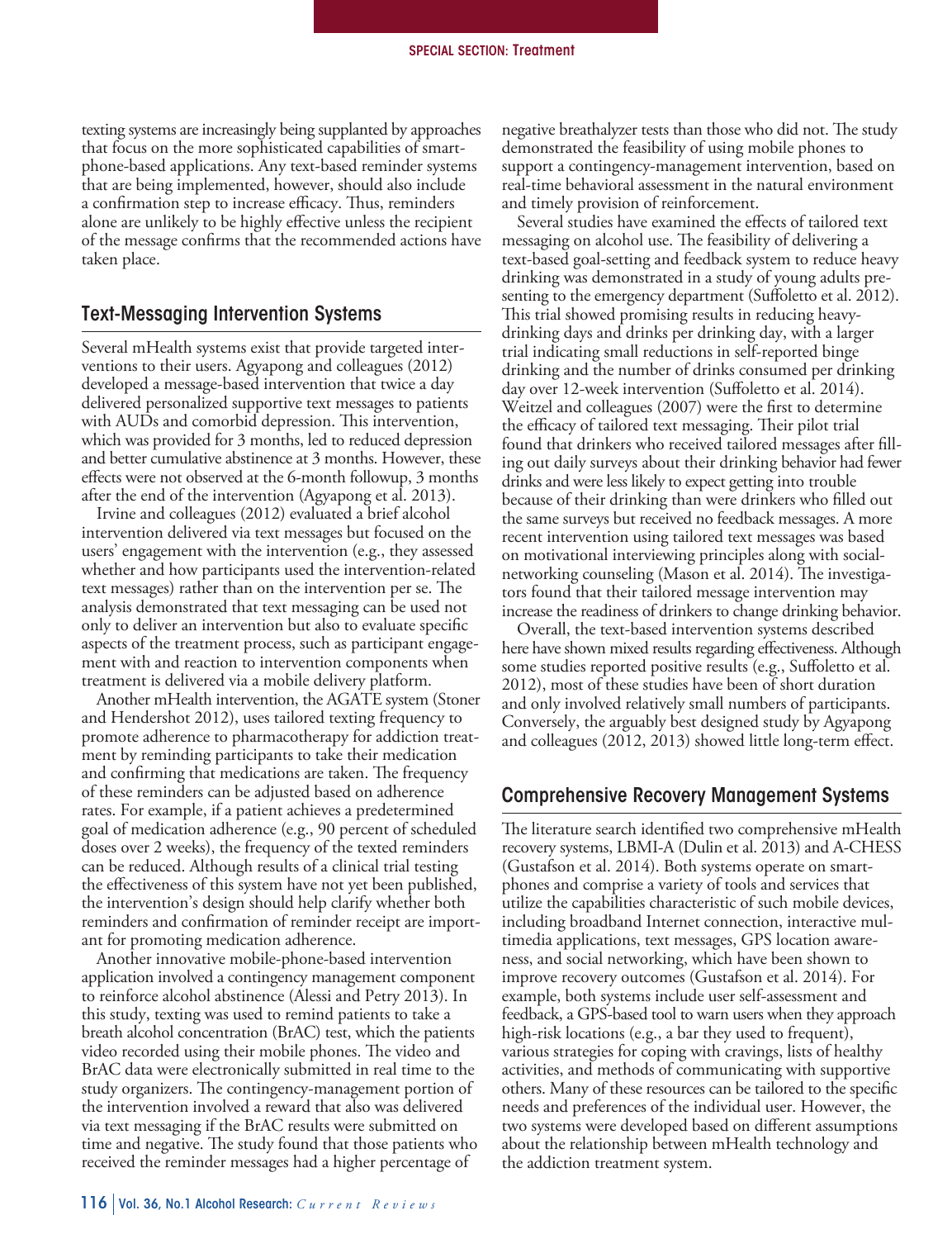#### *LBMI-A*

 Dulin and colleagues (2013) were influenced by two find- ings from previous research when developing the LBMI-A. First, the vast majority of people with diagnosable alcohol dependence do not receive treatment, in large part because of the stigma associated with attending traditional alcohol treatment and other barriers that keep individuals from accessing services (Cohen et al. 2007; Grant et al. 2007). Second, even individuals who are not willing to enter formal treatment may be receptive to using interactive Web sites related to alcohol reduction, and using the technology can increase their motivation to change (Lieberman and Huang 2008). Based on these observations, Dulin and colleagues (2013) created a self-administered, portable alternative to traditional treatment. The LBMI-A design was oriented toward motivating a change in drinking through enhanced awareness of drinking and drinking-related problems and providing intervention options for the user to choose from (Dulin et al. 2013). The system includes modules designed to enhance awareness of a drinking problem through assess- ment and feedback as well as daily interviews about alcohol use. In the daily interviews, users report triggers they experi- enced and if they drank in response to them. These responses are summarized in a weekly feedback report. Users also receive suggestions and tools for managing their triggers, as well as other issues that could lead to resumed drinking, such as cravings and psychological distress. Additionally, the system focuses on developing social support through an intervention module that encourages users to identify individuals in their social network who they can turn to for reports with their support team (which could include a health-care provider). A pilot study that included 28 indi- viduals who met DSM–5 criteria for an AUD, were drinking heavily, and were not engaged in another form of treatment produced encouraging early results regarding the system's effectiveness (Dulin et al. 2014). Thus, participants who utilized the LBMI-A system reduced the number of days spent drinking hazardously by approximately 60 percent over the course of 6 weeks, and the number of drinks per day dropped from a mean of 5.6 at baseline to 2.9 while using the system, producing a large effect size (Cohen's d =1.1). This study also contained a qualitative component in which participants were queried about aspects of the system they found helpful and not helpful. The results of this compo- nent have driven the creation of a new app called Step Away that currently is running on an iPhone platform (Dulin et al. 2014). LBMI-A is currently being tested in a clinical trial. support. If users choose, they can share their initial feedback

#### *A-CHESS*

 In contrast to LBMI-A, A-CHESS is designed to be integrated into the traditional treatment system. The A-CHESS design process was informed by a series of patient/user assessments, the results of which were organized around Marlatt's relapse  prevention model (Brownell et al. 1986; Lowman et al. 1996; Witkiewitz and Marlatt 2004). Training in its use begins before the patient is discharged from residential treatment, so that the patient is familiar with the program's various features and can use relevant content once back in the community. The patient's counselor sets up the device so that the information and settings are tailored to the patient and his or her specific situation and interests. For example, set-up information includes the patient's thera- peutic goals and care plan, his or her triggers and high-risk situations for drinking, healthy activities the patient is interested in, or benefits the patient expects from sobriety. Services provided by the A-CHESS system include contacts for emergency (i.e., when the patient is at immediate risk of relapse) and nonemergency situations (e.g., weekly check- ins), triage and feedback through various resources (e.g., coping skills, diversionary activities), social support (e.g., discussion groups, contacts with experts), and information services. Through these services, A-CHESS can help patients meet the challenges they often face in life, such as loneliness and isolation, transportation problems, difficulties managing the treatment regimen, and lack of informal support. A-CHESS also addresses such issues as craving and insufficient coping skills in high-risk situations. Additionally, A-CHESS includes a service that—with patient permission—reports patient responses to a weekly Brief Alcohol Monitor that warns clinic staff of imminent relapse and signals a need for clinical intervention (Chih et al. 2014). This clinician-reporting function was included because previous work had shown that a clinician report could facilitate earlier interventions (Dubenske et al. 2008) and that patients whose caregivers could communicate patient symptoms to clinicians had less symptom distress than patients without access to a clinician report (Dubenske et al. 2010). A-CHESS currently is being extended to include a cognitive behavioral therapy–based treatment component (Marsch et al. 2014) for implementa-tion in primary care settings (Quanbeck et al. 2014).

 The efficacy of A-CHESS was evaluated in a randomized clinical trial comparing patients using A-CHESS with a control group receiving treatment as usual. The trial found that patients assigned to A-CHESS had 57 percent fewer heavy drinking days compared with the control group (Gustafson et al. 2014). Analyses of the possible mechanisms that may underlie A-CHESS effects indicated that the mobile intervention, delivered in the natural environment enhancing the patient's perceived competence (Gustafson et al. 2014), a construct similar to self-efficacy. as part of continuing care, seems to reduce risky drinking by

 Other analyses of A-CHESS have explored how the data generated by such a mobile intervention (e.g., the data obtained from the weekly "check-in" function that tracks the recovery process) can be used to predict relapse risk and tailor the intervention accordingly to the needs of the patient (Chih et al. 2014). Using more than 2,900 weekly responses from 152 patients, the model was shown to have good ability to predict relapse. Although challenges still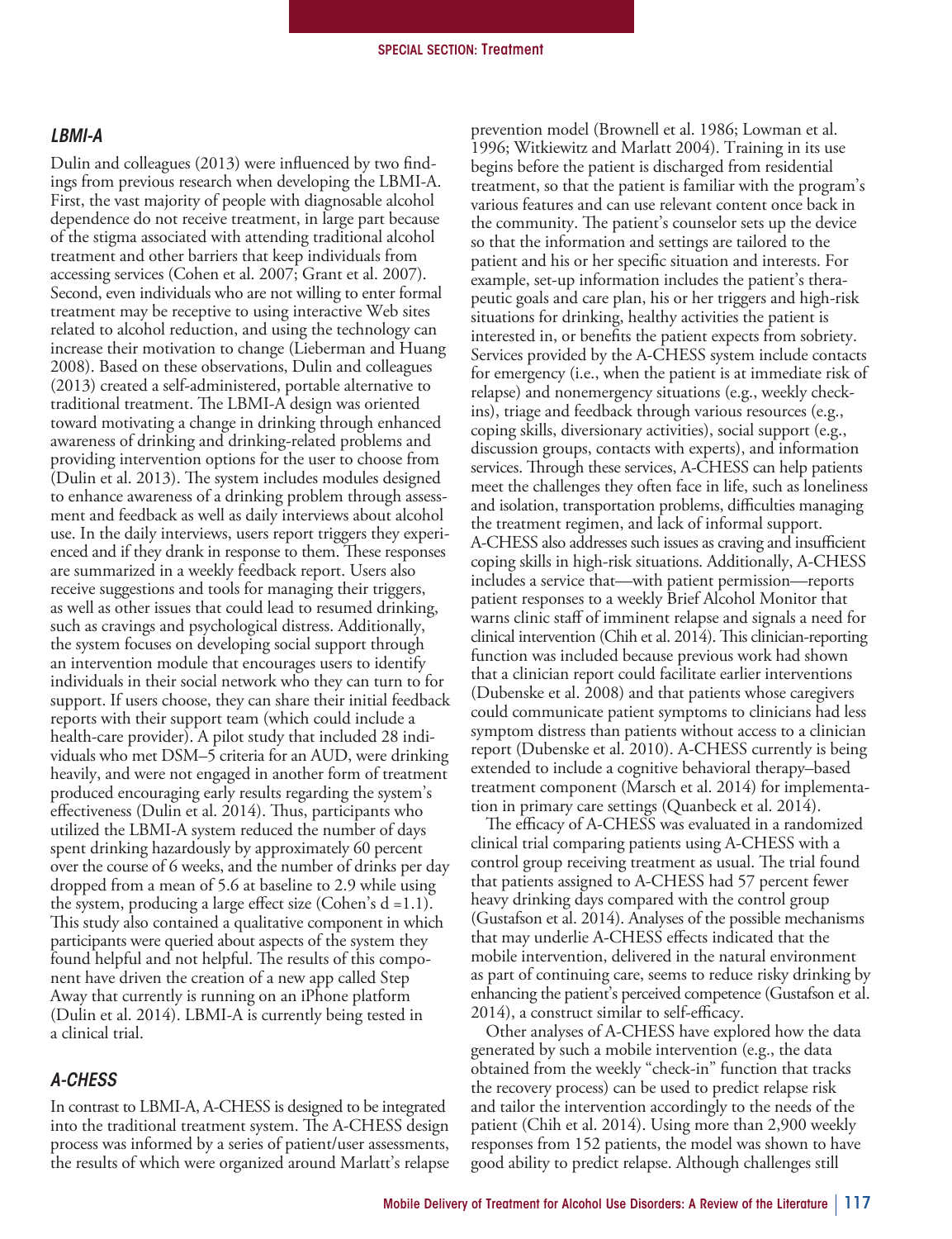exist in analyzing large, complex, time-intensive datasets such as the ones generated by A-CHESS, the predictive model is a step toward "just-in-time" and adaptive interventions that provide support when and where patients need it most.

#### Game-Based Systems

 Modern mobile devices such as smartphones have various capabilities not found in traditional mobile phones, includ- ing the capacity to provide multimedia applications, such as streaming videos and gaming. In a recent randomized controlled trial, Gamito and colleagues (2014) compared a vention plus treatment as usual with treatment as usual only in a sample of alcohol-dependent patients. The results indi- cated that the addition of cognitive games delivered via a mobile device (i.e., an Android tablet) to treatment as usual helped to improve certain cognitive functions, specifically those associated with frontal lobe–related impairment. Although the intervention effects were somewhat limited, the results suggest that mobile delivery of a game-based neuropsychological intervention, which can help engage patients and provide intervention "on demand," may help improve certain aspects of cognitive functioning among alcohol-dependent patients. However, current development in this area is still in its infancy (Gamito et al. 2014). mobile-delivered, gaming-based, neuropsychological inter-

 Other mobile applications and capacities, such as sensors, have not been widely studied. Sensors on wireless-connected mobile devices generally hold the potential to enhance continuous monitoring and instant support to addiction patients. However, further development and research are needed in order to provide evidence for clinical applications.

# Commercial Applications

 In addition to the applications discussed here, a plethora of other commercial applications are available for smartphone users via Apple's app store and the Google Play store that have not been evaluated in the peer-reviewed literature. Two recent reviews of alcohol treatment applications found in these online marketplaces have summarized the functions and features as well as the underlying evidence base of these commercial systems. Cohn and colleagues (2011) reviewed 222 apps available in the Apple app store that intervene on alcohol use. The review focused on codifying the principles and evidence base underlying the applications. Subsequently, Savic and colleagues (2013) evaluated 87 apps available in the Google Play store that were aimed at recovery from both AUDs and addiction to other drugs, focusing on the applications' features and functions. Taken together, the two analyses allowed for the following conclusions:

 • The most common features of apps were information on recovery, motivational content, social support tools, and tools for monitoring alcohol use.

- were reported to have been created by clinical experts. Few of the recovery apps found in both market places
- $\bullet$  little or no empirical evidence of effectiveness. Apps that claim to function as interventions provided
- $\bullet$  barrier to use; in the review section of the Google Play store, the most common criticisms concerned technical glitches (22.1 percent) and improvements needed (21.0 • Quality control seems to be a concern and an important percent).

 Although some apps include features that reflect empiri- cally based treatment (including motivational enhancement, coping/self-control training, social skills training, and/or cognitive therapy components), very few report that they have been designed according to evidence-based practices. However, citing evidence-based practice may not be an effective marketing strategy in such a direct-to-consumer model. In these marketplaces, users may be more likely to purchase an app based on factors such as the number of downloads and user ratings.

 In sum, the evidence base used to develop most commercial systems, as well as empirical tests of their efficacy, are insuf- ficient, despite the popularity and availability of these systems. This commercialization of health products or applications with unproven efficacy is of concern from a public health perspective. To address this concern, researchers might consider conducting comparative studies of some of these applications, particularly those that seem to be more prom- ising based on their underlying theoretical grounding. As mHealth technologies are evolving, reviews of the available commercial systems and their efficacy, such as those conducted by Savic and colleagues (2013) and Cohn and colleagues (2011), should be updated regularly.

# Characteristics, Advantages, and Limitations of mHealth Systems

#### *Technology, Complexity, and Integration*

 The mHealth systems described in this article cover a broad spectrum of complexity, ranging from relatively simple text- based monitoring and reminder systems to comprehensive recovery management support systems. In general, the less complex text-based systems were designed with minimal theoretical grounding. With the addition of more diverse however, communication, behavioral, and social support theories increasingly were used to inform the design of these functions. In general, both simple and complex systems have their advantages and disadvantages. intervention functions to create more comprehensive systems,

 Systems that rely primarily on texting for monitoring and intervention have the advantage of being inexpensive and widely available, given the nearly universal penetration of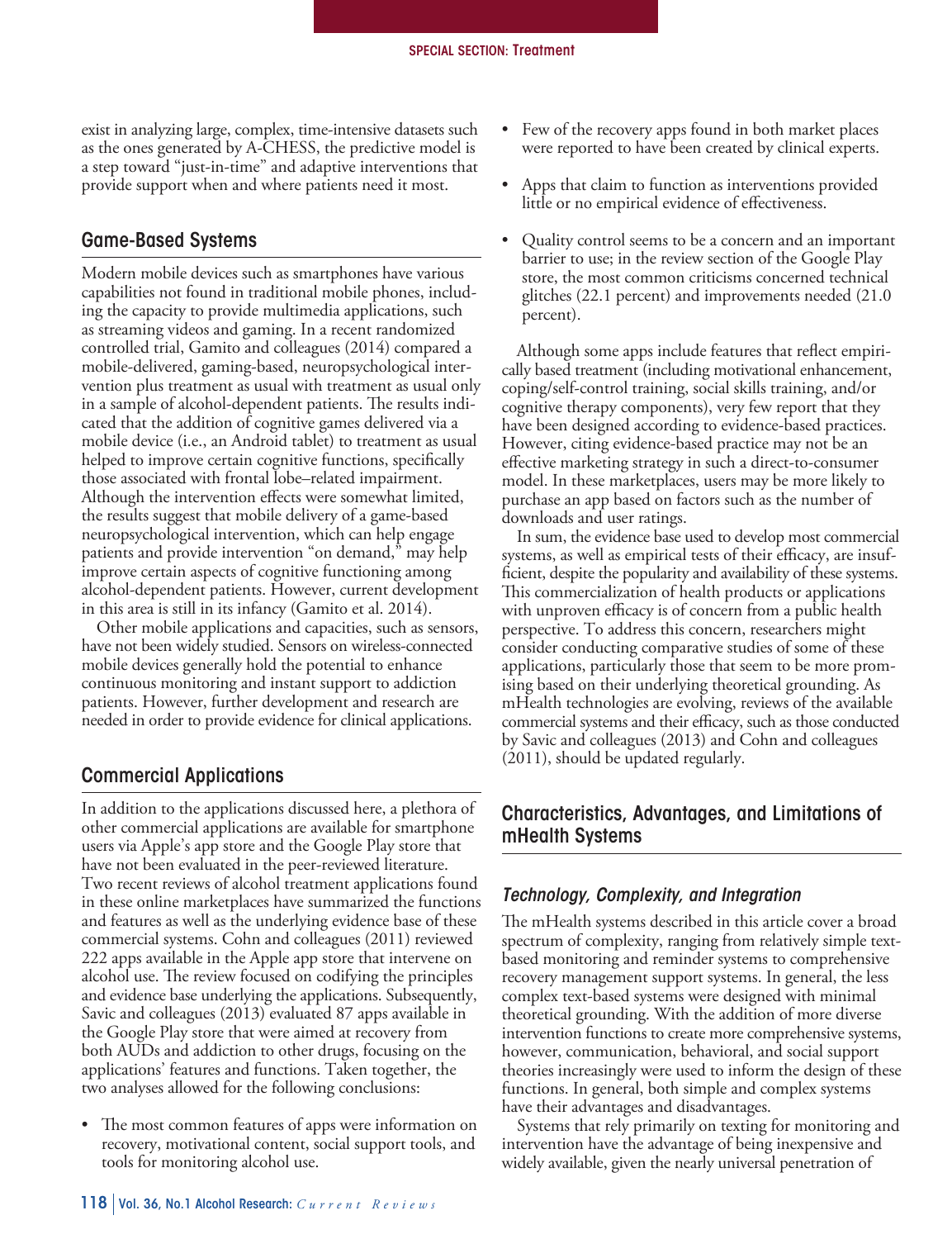basic mobile phones. Moreover, they are easy to operate for both senders and receivers of text messages. These character- istics make it relatively easy to incorporate text-based approaches into existing treatment. For example, text-based reminders are relatively common in addiction treatment and in daily life. Treatment providers can easily avail themselves of free, Web-based systems that automatically generate text-messaging reminders for appointments, medications, or other tasks a provider deems important for a patient to self-manage (see www.ohdontforget.com for an example of such texting software). An example of a text-based reminder system used in a health-care setting (although not in the realm of mobile treatment for AUDs) is a system called text4baby (see www.text4baby.org) that was developed to promote the health of pregnant women and their unborn children. The system has been widely used and evaluated. to be timely and relevant to be valuable to users, a require- ment that may lend itself more readily to relatively predict- able health episodes, like pregnancy, than to chronic and relapsing conditions such as AUDs. Studies of the system have suggested that text messages need

 The main disadvantage of texting-based systems to date is that evidence of their effectiveness is rather limited. The studies reviewed for the preparation of this article showed only limited effectiveness of the text-based interventions for AUDs and only involved relatively small trials of short duration. For instance, the studies by Agyapong and col- leagues (2012, 2013) evaluated a 3-month intervention and 3-month followup among 54 patients. Statistically signifi- cant effects on depression scores were observed at 3 months, as well as a trend toward increased abstinence, but these effects had dissipated by the 6-month mark (after the inter- vention was removed). Beyond alcohol treatment, recent evidence has suggested that text4baby has had little success in changing health behaviors (Evans et al. 2014). The avail- able evidence thus suggests that texting-based applications alone probably are insufficient as interventions for AUDs, although it is possible that longer interventions could pro- duce longer-lasting effects. Nevertheless, text-messaging could serve important functions as a component of more comprehensive systems.

 Of the various mobile systems tested thus far, the com- prehensive A-CHESS system has had the strongest and longest lasting effects, including a reduction in heavy-drinking days of 57 percent, compared with a control group, over an 8-month intervention and 4-month follow-up period (Gustafson et al. 2014). Compared with simple text-messaging interventions, more complex applications that combine var- ious comprehensive training and support tools may produce more substantial and lasting effects. One potential explana- tion for this greater effectiveness is that a comprehensive application can provide more modes of treatment and tools, such as appropriate contact information for people who can support the user in different risk situations, GPS-data– based warnings of potential high-risk locations, suggestions for alternative activities, or different coping tools. This wide

 variety of options and tools allows the system to better address the individual user's preferences in terms of coping styles and interests, leading to better learning and longer-lasting recovery.

 However, the enhanced features and effectiveness of com- prehensive systems also are associated with increased costs. Although smartphone use is proliferating, owning and operating a smartphone still is considerably more expensive compared with standard cellular phones. Moreover, designing these comprehensive systems requires skilled computer programmers, who must be retained to maintain and improve the system over time, also contributing to the systems' overall costs. To date, no studies have compared the costs and effects of texting interventions vs. comprehen-sive mHealth systems.

#### *Theoretical Grounding*

 The level of theoretical support for the various applications analyzed in this literature review varied greatly. Particularly for those applications that could be characterized as text- message monitoring and reminder systems, the reviewed studies provided minimal theoretical grounding. The studies that assessed text messages as an intervention approach (rather than just for reminders and monitoring of alcohol use) were more likely to be based on a theoretical frame- work. For example, several of these studies designed text messages based on theories in communication and behavioral sciences, such as the social-cognition model and motivational- interviewing methods, to improve participants' mood and offer support for abstinence or reducing alcohol use. Studies that collected feedback from patients (e.g., via texting, Web forms, or e-mail) often employed empirically validated methods, such as contingency management, medication adherence, or guidelines for brief intervention recommended by the National Institute on Alcohol Abuse and Alcoholism, Both LBMI-A and A-CHESS were designed as comprehen- sive recovery-management support systems and are sup- ported by well-established theories about addiction recovery. Thus, in addition to theories based in communication and behavioral sciences, both of these comprehensive systems incorporate social–support-based theories, such as commu- nity reinforcement (Dulin et al. 2013) and self-determination theory (Ryan and Deci 2000). to generate customized messages based on patient responses.

 One should note, however, that the concept of theory- based developments may be a double-edged sword. On one hand, established theories can provide a structure that can guide the development mHealth systems. For example, during the development of the A-CHESS system, the devel- opers based their approach on self-determination theory (Ryan and Deci 2000), which states that quality of life is determined by three domains—social relatedness, coping competence, and intrinsic motivation. An understanding of the concepts of this theory can provide a structure for the design of such a system and can suggest ways of achieving goals in each domain. Thus, acknowledgement of the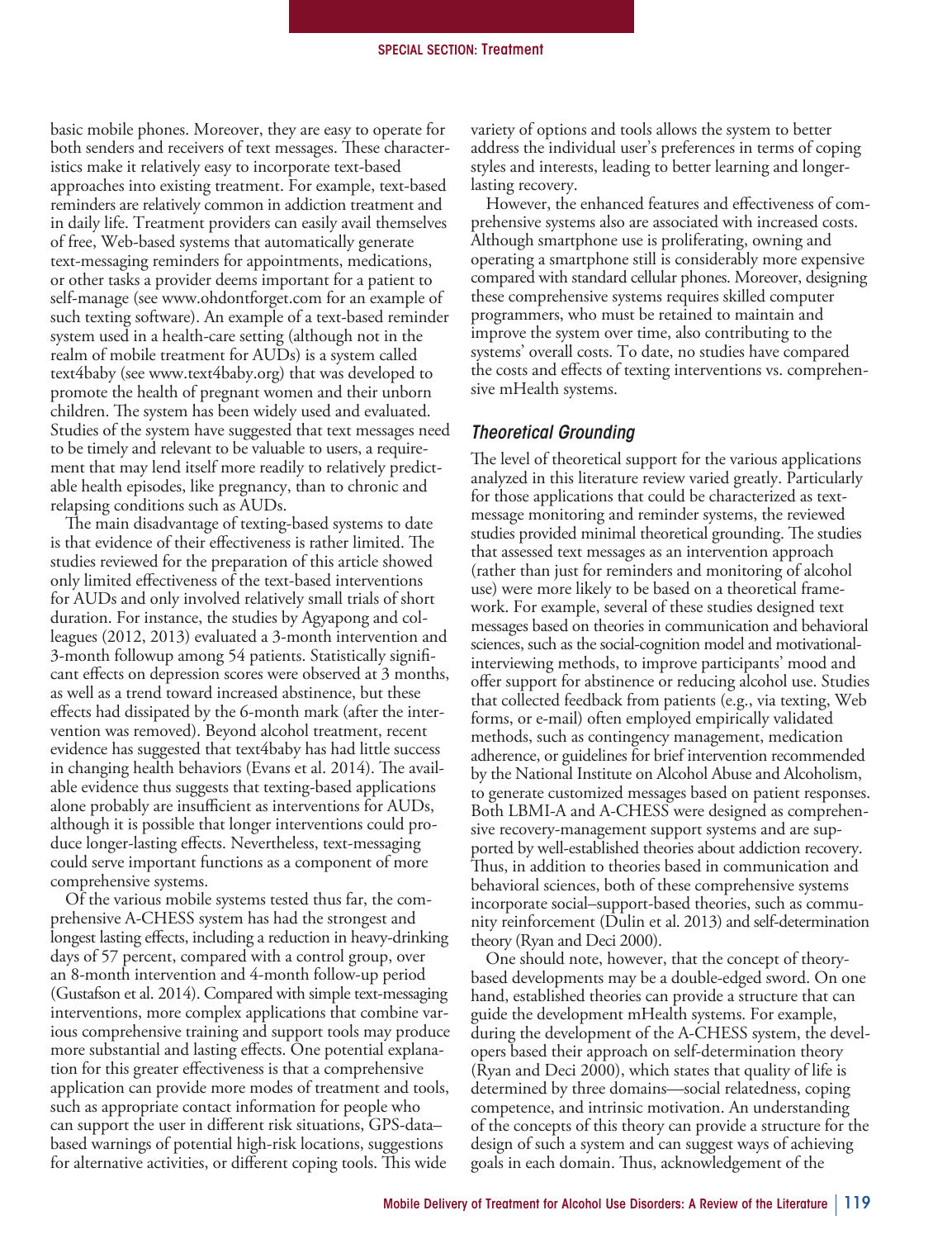theory might suggest ways in which technology could help develop coping competence so that the user gains the confi- dence that he or she can cope with stressors that arise. On the other hand, overly strict adherence to theory can be restrictive and may lead to a disregard of the real-life needs, experiences, and struggles of both the patients and the treat- ment providers involved in their care. In some cases, the involvement of experts from outside disciplines with inno- vative approaches can add new dimensions to such programs that address the actual needs of the patients and their care providers. Thus, to design effective mHealth applications, it is necessary to strike a balance between adhering to theory and incorporating innovative outreach approaches that can help ensure that the system is appealing to patients and treatment providers in the real world.

# Challenges and Opportunities

 Developing and executing mHealth applications, whether they are research driven or commercial, are extraordinarily challenging processes. Users increasingly expect applications to be intuitively designed (so that they require little or no instruction), to provide feedback confirming data transfers, to provide notifications about new actions to take, and so on. Applications that fall short of these expectations are unlikely to be used regularly and, consequently, to be effec- tive. Building a well-designed, adaptable, seamless application requires extensive technical resources, including hardware, software, and programming support. As a result, it is diffi- cult to develop and maintain effective, yet inexpensive, mHealth systems for small populations or short-term goals. Additionally, cost is a concern not only in terms of develop- ment but also in terms of availability to patients. Although cellular phones have become commonplace, smartphones that allow the most comprehensive applications may be less available to low-income patients.

 Another challenge is that although many features are available in mHealth applications, it is not known which of these are responsible for any observed effects (i.e., are the "active ingredients") or which features might be most important for different types of patients. Research will need to address these questions.

 Finally, technological advances proceed so swiftly that research can hardly keep pace; by the time results from a randomized clinical trial are available and published, the application studied may already be outdated (and, possibly, its results as well) (Baker et al. 2014). Nevertheless, this rapid progress also offers opportunities. For example, con- tinuously evolving technology will make it possible to include new tools and services in mHealth applications, (Alessi and Petry 2013). Other potential features and appli- cations may include the use of data from mHealth systems to create models that predict relapse (Chih et al. 2014) and initiate measures to prevent its occurrence; multimedia delivery of interventions (Gustafson et al. 2014); and tailored such as wirelessly connecting an application to BrAC testing

 delivery of intervention components to make the applica- tions optimally effective (Gustafson et al. 2014; Mason et al. 2014; Suffoletto et al. 2012; Weitzel et al. 2007). The gold standard of scientific evidence—the randomized trial—may be an unrealistically high bar in this fast-changing field that already is saturated with commercial applications that lack evidence (Baker et al. 2014; Cohn et al. 2011). Instead, researchers could use statistically efficient designs (such as fractional-factorial and quasi-experimental designs) as well as surrogate endpoints to evaluate interventions and delivery systems already in use. Thus, the pace of technolog- ical advances offers both a challenge to researchers and great promise for the development of new and effective mHealth approaches.

# Acknowledgments

 Research support is provided by the National Institute on Drug Abuse (R01–DA–034279–01, R01–DA–O30431– 01) and the Agency for Healthcare Research & Quality (5–P50–HS–019917–02). The authors of this invited article currently are (or in the case of Dr. Chih, previously were) affiliated with the Center for Health Enhancement Systems Studies, a research center at the University of Wisconsin- Madison that designed A-CHESS, one of the mobile health systems for alcohol treatment reviewed in this article. The authors thank Dr. Patrick Dulin from the University of Alaska (developer of LBMI-A, also reviewed) for his contri-butions to the article.

# Financial Disclosure

 Dr. Quanbeck, Mr. Isham, Ms. Johnson, and Dr. Gustafson have shareholder interest in CHESS Mobile Health, a Web-based health care technology for patients and family members. In addition, Dr. Quanbeck provides consulting to health care organizations through the nonprofit organiza- tion, NIATx Foundation. All other authors declare that they have no competing interests.

## References

Agyapong, V.I.; Ahern, S.; McLoughlin, D.M.; and Farren, C.K. Supportive text messaging for depression and comorbid alcohol use disorder: Single-blind randomised trial. *Journal of Affective Disorders* 141(2–3):168–176, 2012. PMID: 22464008

Agyapong, V.I.; McLoughlin, D.M.; and Farren, C.K. Six-months outcomes of a randomised trial of supportive text messaging for depression and comorbid alcohol use disorder. *Journal of Affective Disorders* 151(1):100–104, 2013. PMID: 23800443

Alessi, S.M., and Petry, N.M. A randomized study of cellphone technology to reinforce alcohol abstinence in the natural environment. *Addiction* 108(5):900–909, 2013. PMID: 23279560

Baker, T.B.; Gustafson, D.H.; and Shah, D. How can research keep up with eHealth? Ten strategies for increasing the timeliness and usefulness of eHealth research. *Journal of Medical Internet Research* 16(2):e36, 2014. PMID: 24554442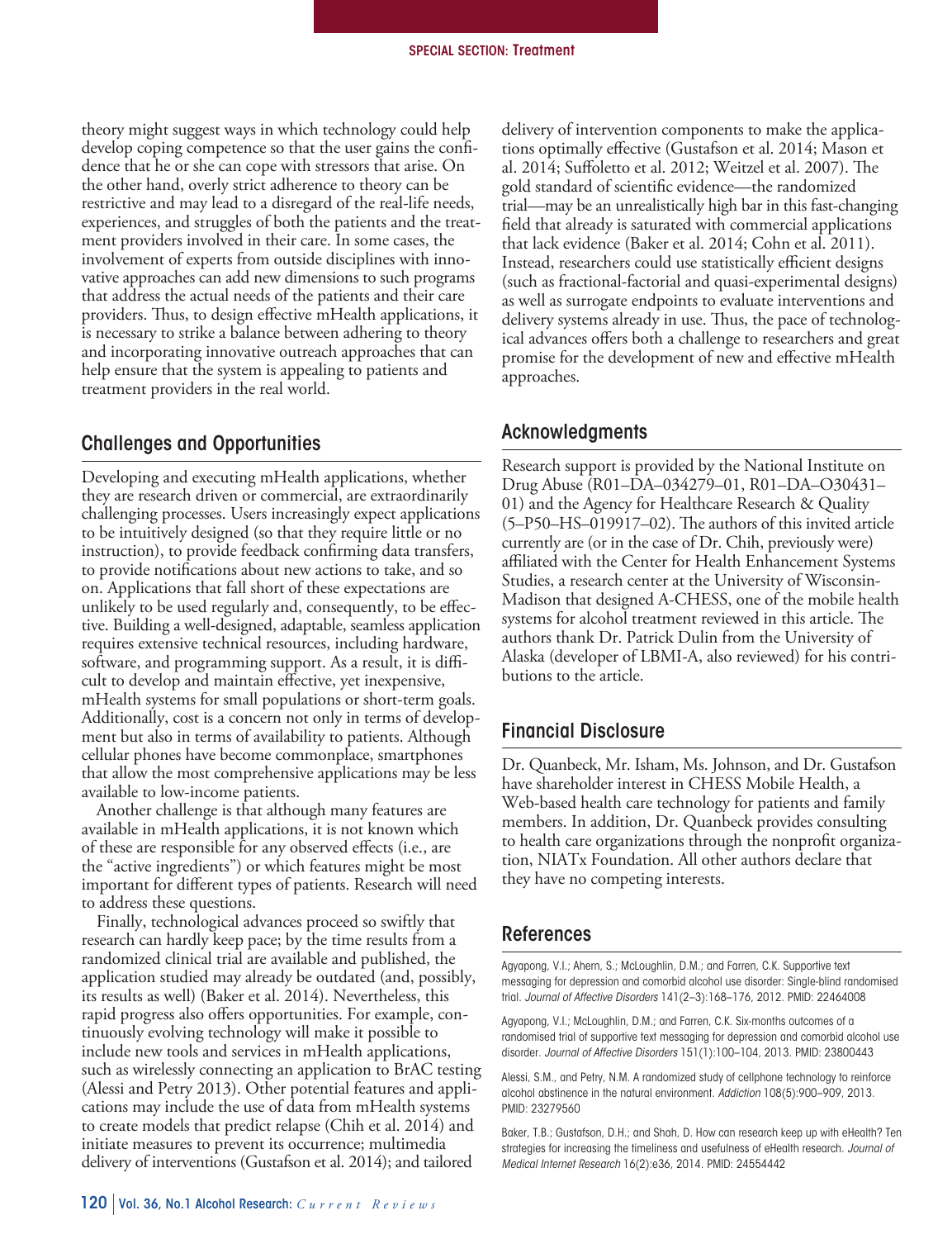Bernhardt, J.M.; Usdan, S.L.; and Burnett, A. Using handheld computers for daily alcohol assessment: Results from a pilot study. *Journal of Substance Use* 10(6):347–353, 2014.

Bernhardt, J.M.; Usdan, S.; Mays, D.; et al. Alcohol assessment using wireless handheld computers: A pilot study. *Addictive Behaviors* 32(12):3065–3070, 2007. PMID: 17499442

Bernhardt, J.M.; Usdan, S.; Mays, D.; et al. Alcohol assessment among college students using wireless mobile technology. *Journal on Studies on Alcohol and Drugs* 70(5):771– 775, 2009. PMID: 19737502

Bewick, B.M.; Trusler, K.; Barkham, M.; et al. The effectiveness of web-based interventions designed to decrease alcohol consumption: A systematic review. *Preventive Medicine* 47(1):17–26, 2008. PMID: 18302970

Bradizza, C.M.; Stasiewicz, P.R.; and Paas, N.D. Relapse to alcohol and drug use among individuals diagnosed with co-occurring mental health and substance use disorders: A review. *Clinical Psychology Review* 26(2):162–178, 2006. PMID: 16406196

Brownell, K.D.; Marlatt, G.A.; Lichtenstein, E.; and Wilson, G.T. Understanding and preventing relapse. *American Psychologist* 41(7):765–782, 1986. PMID: 3527003

Carey, K.B.; Scott-Sheldon, L.A.; Elliott, J.C.; et al. Computer-delivered interventions to reduce college student drinking: A meta-analysis. *Addiction* 104(11):1807–1819, 2009. PMID: 19744139

Chih, M.Y.; Patton, T.; McTavish, F.M.; et al. Predictive modeling of addiction lapses in a mobile health application. *Journal of Substance Abuse Treatment* 46(1):29–35, 2014. PMID: 24035143

Cohen, E.; Feinn, R.; Arias, A.; and Kranzler, H.R. Alcohol treatment utilization: Findings from the National Epidemiologic Survey on Alcohol and Related Conditions. *Drug and Alcohol Dependence* 86(2-3):214–221, 2007. PMID: 16919401

Cohn, A.M.; Hunter‐Reel, D.; Hagman, B.T.; and Mitchell, J. Promoting behavior change from alcohol use through mobile technology: The future of ecological momentary assessment. *Alcoholism: Clinical and Experimental Research* 35(12):2209–2215, 2011. PMID: 21689119

Dennis, M.L.; Scott, C.K.; and Funk, R. An experimental evaluation of recovery management check-ups (RMC) for people with chronic substance abuse disorders. *Evaluation Program Planner* 26:339–352, 2003.

Donovan, D.M. Assessment issues and domains in the prediction of relapse. *Addiction*  91(Suppl):S29–S36, 1996. PMID: 8997779

DuBenske, L.L.; Chih, M.Y.; Dinauer, S.; et al. Development and implementation of a clinician reporting system for advanced stage cancer: Initial lessons learned. *Journal of the American Medical Informatics Association* 15(5):679–686, 2008. PMID: 18579837

DuBenske, L.L.; Gustafson, D.H.; Chih, M.; et al. Alerting clinicians to caregiver's ratings of cancer patient symptom distress: A randomized comparison of the clinician report (CR) service. *Psycho-Oncology* 19(Suppl. 2):115, 2010.

Dulin, P.; Gonzalez, V.; and Fitterling, F. Development of a stand-alone, smartphonebased system for changing drinking. *Addictions Newsletter* Spring*:*12–14, 2014*a*.

Dulin, P.; Gonzalez, V.M.; and Campbell, K. Results of a pilot test of a self-administered smartphone-based treatment system for alcohol use disorders: Usability and early outcomes. *Substance Abuse* 35(2):168–175, 2014*b*. PMID: 24821354

Dulin, P.L.; Gonzalez, V.M.; King, D.K.; et al. Development of a smartphone-based, self-administered intervention system for alcohol use disorders. *Alcoholism Treatment Quarterly* 31(3):321–336, 2013.

Evans, W.D.; Wallace Bihm, J.; Szekely, D.; et al. Initial outcomes from a 4-week followup study of the text4baby program in the military women's population: Randomized controlled trial. *Journal of Medical Internet Research* 16(5):e131, 2014. PMID: 24846909

Gamito, P.; Oliveira, J.; Lopes, P.; et al. Executive functioning in alcoholics following an mHealth cognitive stimulation program: Randomized controlled trial. *Journal of Medical Internet Research* 16(4):e102, 2014. PMID: 24742381

Gonzalez, V.M., and Dulin, P.L. Comparison of a smartphone app for alcohol use disorders with an Internet-based brief motivational intervention plus bibliotherapy. *Alcoholism: Clinical and Experimental Research* 38:210A, 2014.

Google, Inc. *Our Mobile Planet.* Available at: http://think.withgoogle.com/mobileplanet/ en/about-the-survey/. Accessed July 27, 2014.

Grant, B.; Hasin, D.; Stinson, F.; et al. Prevalence, correlates, disability, and comorbidity of DSM-IV alcohol abuse and dependence in the United States: Results from the National Epidemiologic Survey on Alcohol and Related Conditions. *Archives of General Psychiatry* 64(7):830-842, 2007.

Gustafson, D.H.; McTavish, F.M.; Chih, M.Y.; et al. A smartphone application to support recovery from alcoholism: A randomized controlled trial. *JAMA Psychiatry* 71(5):566– 572, 2014. PMID: 24671165

Gustafson, D.H.; Shaw, B.R.; Isham, A.; et al. Explicating an evidence-based, theoretically informed, mobile technology-based system to improve outcomes for people in recovery for alcohol dependence. *Substance Use & Misuse* 46(1):96–111, 2011. PMID: 21190410

Hester, R.K., and Miller, J.H. Computer-based tools for diagnosis and treatment of alcohol problems. *Alcohol Research & Health* 29(1):36–40, 2006. PMID: 16767852

International Telecommunications Union. *ITU World Telecommunication/ICT Indicators Database.* Available at: http://www.itu.int/en/ITU-D/Statistics/Documents/facts/ ICTFactsFigures2014-e.pdf. Accessed July 27, 2014.

Irvine, L.; Falconer, D.W.; Jones, C.; et al. Can text messages reach the parts other process measures cannot reach: An evaluation of a behavior change intervention delivered by mobile phone? *PloS One* 7(12):e52621, 2012. PMID: 23300726

Kuntsche, E., and Labhart, F. Drinking motives moderate the impact of pre-drinking on heavy drinking on a given evening and related adverse consequences: An event-level study. *Addiction* 108(10):1747–1755, 2013. PMID: 23692418

Kuntsche, E., and Labhart, F. Investigating the drinking patterns of young people over the course of the evening at weekends. *Drug and Alcohol Dependence* 124(3):319– 324, 2012. PMID: 22377089

Kuntsche, E., and Robert, B. Short Message Service (SMS) technology in alcohol research–a feasibility study. *Alcohol and Alcoholism* 44(4):423–428, 2009. PMID: 19482879

Kypri, K.; Sitharthan, T.; Cunningham, J.A.; et al. Innovative approaches to intervention for problem drinking. *Current Opinion in Psychiatry* 18(3):229–234, 2005. PMID: 16639145

Lieberman, D.Z., and Huang, S.W. A technological approach to reaching a hidden population of problem drinkers. *Psychiatric Services* 59(3):297–303, 2008. PMID: 18308911

Lowman, C.; Allen, J.; and Stout, R.L. Replication and extension of Marlatt's taxonomy of relapse precipitants: Overview of procedures and results. The Relapse Research Group. *Addiction* 91(Suppl):S51–S71, 1996. PMID: 8997781

Marsch, L.A.; Guarino, H.; Acosta, M.; et al. Web-based behavioral treatment for substance use disorders as a partial replacement of standard methadone maintenance treatment. *Journal of Substance Abuse Treatment* 46(1):43–51, 2014. PMID: 24060350

Mason, M.; Benotsch, E.G.; Way, T.; et al. Text messaging to increase readiness to change alcohol use in college students. *Journal of Primary Prevention* 35(1):47–52, 2014. PMID: 24114551

McKay, J.R., and Weiss, R.V. A review of temporal effects and outcome predictors in substance abuse treatment studies with long-term follow-ups: Preliminary results and methodological issues. *Evaluation Review* 25(2):113–161, 2001. PMID: 11317714

McKay, J.R. Is there a case for extended interventions for alcohol and drug use disorders? *Addiction* 100(11):1594–1610, 2005. PMID: 16277622

McLellan, A.T. The outcomes movement in substance abuse treatment: Comments, concerns and criticisms. In: Sorenson, J., and Rawson, R., Eds. *Drug Abuse Treatment Through Collaboration: Practice and Research Partnerships That Work.* Washington, DC: American Psychological Association Press, 2002, p. 119–134.

McLellan, A.T.; Lewis, D.C.; O'Brien, C.P.; and Kleber, H.D. Drug dependence, a chronic medical illness: Implications for treatment, insurance, and outcomes evaluation. *JAMA*  284(13):1689–1695, 2000. PMID: 11015800

McLellan, A.T.; McKay, J.R.; Forman, R.; et al. Reconsidering the evaluation of addiction treatment: From retrospective follow-up to concurrent recovery monitoring. *Addiction*  100(4):447–458, 2005. PMID: 15784059

Moore, S.C.; Crompton, K.; van Goozen, S.; et al. A feasibility study of short message service text messaging as a surveillance tool for alcohol consumption and vehicle for interventions in university students. *BMC Public Health* 13:1011, 2013. PMID: 24160674